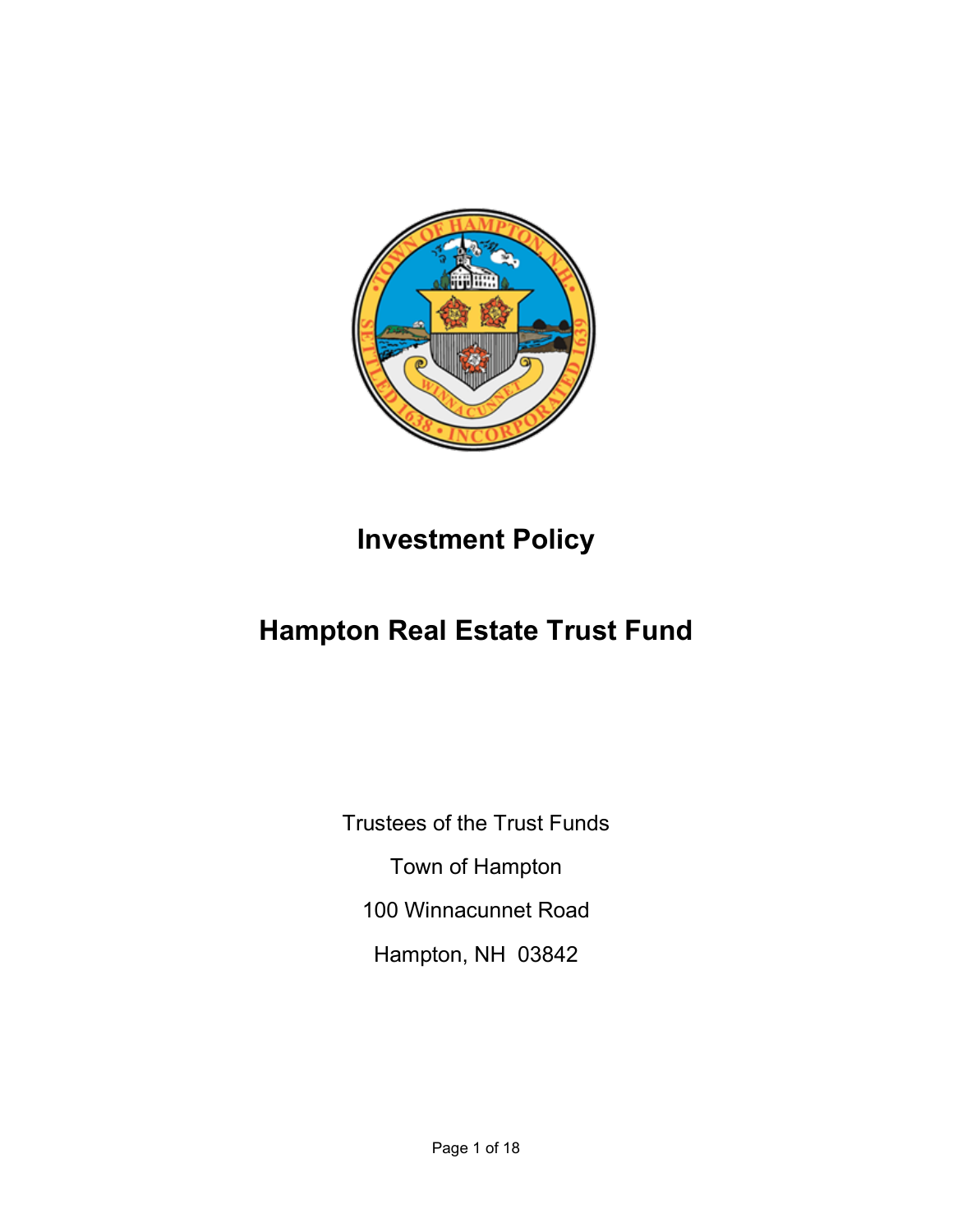# INVESTMENT POLICY DISCUSSION

### Definition of an Investment Policy

An investment policy outlines and prescribes a prudent and acceptable investment philosophy. The policy defines the investment management procedures and goals of the portfolio.

### The Need for a Written Policy

The formal requirement for a written investment policy is required by RSA 31:25:

The trustees shall formally adopt an investment policy for all investments made by them or by their agents for any trust funds in their custody in conformance with the provisions of applicable statutes. Such investment policy shall be reviewed and confirmed at least annually. A copy of the investment policy shall be filed with the attorney general.

The development of an investment policy follows the basic approach of assessing financial condition, setting goals, developing a strategy to meet the goals, implementing the strategy, regularly reviewing the results and adjusting the strategy or the implementation as circumstances dictate.

A written investment policy helps maintain a long-term policy when short-term market movements may be distressing and the policy is in doubt.

### **OVERVIEW**

The Hampton Real Estate Trust Fund was created by a 1975 legislative act (Chapter 314) which required funds from the sale of land to be placed with the trustees of trust funds "to be invested and reinvested by them; the income thereof shall be paid annually or more often into the town's general fund, and that the principal, or portions thereof, may from time to time, when authorized by any regular meeting of the town, be used for the purchase, construction, or improvement of real estate for the town."

The law was amended in 1983 (Chapter 3; SB 19) by striking the language of the 1975 law and replacing it with the following:

314:1 Authorization for Real Estate Trust Fund. The town of Hampton may, at any regular or special meeting, provide that the proceeds of sales of land, or interests in lands, other than land or interests in land acquired by taking for nonpayment of taxes or land under the administration of the town's conservation commission, shall be paid over to the town's trustees of trust funds, to be invested and reinvested by them. The trustees are authorized to obtain the services of a bank or professional management company. The income from the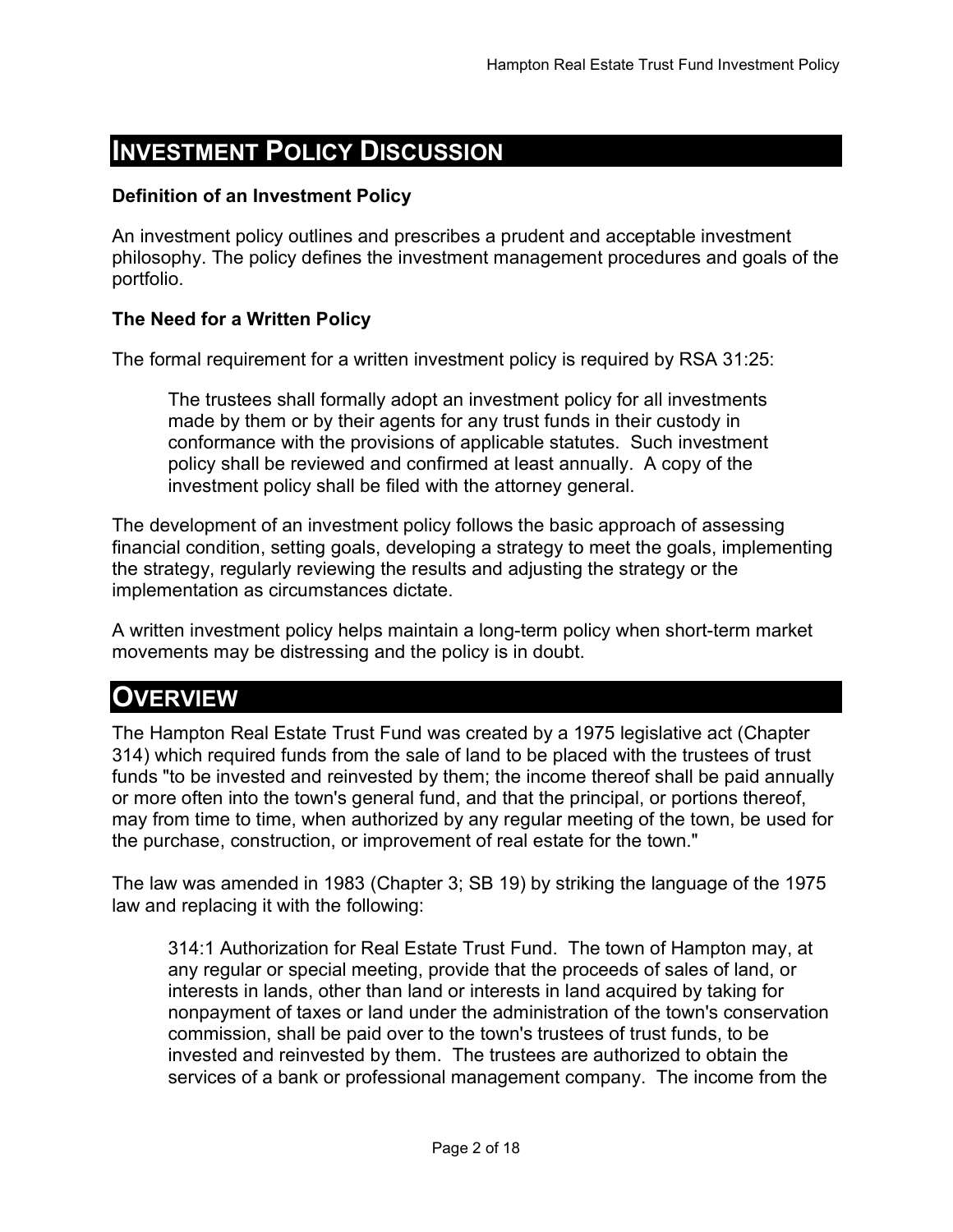fund shall be paid annually or more often into the town's general fund. The principal of the fund shall remain intact.

In 2003, the law was again amended to remove the requirement that the fund's income be paid into the town's general fund, giving the voters the option to retain and reinvest the income in the trust fund in anticipation of future projects, or to have it paid into the general fund to reduce the current tax rate. In addition, the 2003 amendment allows the town to borrow up to 75% of the fund for up to 15 years at the prevailing bank rate charged to municipalities, as determined by the trustees.

Because the principal of the fund must remain intact under the establishing legislation, the Real Estate Trust Fund has a long-term investment time horizon.

The fund shall be invested in accordance with the Prudent Investor Rule under RSA 31:25-d. The NH Uniform Prudent Investor Rule (RSA 564-B:9-902) provides the following guidance to trustees and their investment advisor for making investment decisions for the fund:

### 564-B:9-902 Standard of Care; Portfolio Strategy; Risk and Return Objectives. –

(a) A trustee shall invest and manage trust assets as a prudent investor would, by considering the purposes, terms, distribution requirements, and other circumstances of the trust. In satisfying this standard, the trustee shall exercise reasonable care, skill, and caution.

(b) A trustee's investment and management decisions respecting individual assets must be evaluated not in isolation but in the context of the trust portfolio as a whole and as a part of an overall investment strategy having risk and return objectives reasonably suited to the trust.

(c) Among circumstances that a trustee shall consider in investing and managing trust assets are such of the following as are relevant to the trust or its beneficiaries:

(1) general economic conditions;

(2) the possible effect of inflation or deflation;

(3) the expected tax consequences of investment decisions or strategies;

(4) the role that each investment or course of action plays within the overall trust portfolio, which may include financial assets, interests in closely held enterprises, tangible and intangible personal property, and real property;

(5) the expected total return from income and the appreciation of capital; (6) other resources of the beneficiaries;

(7) any other trust if one or more of the beneficiaries also are beneficiaries of that trust;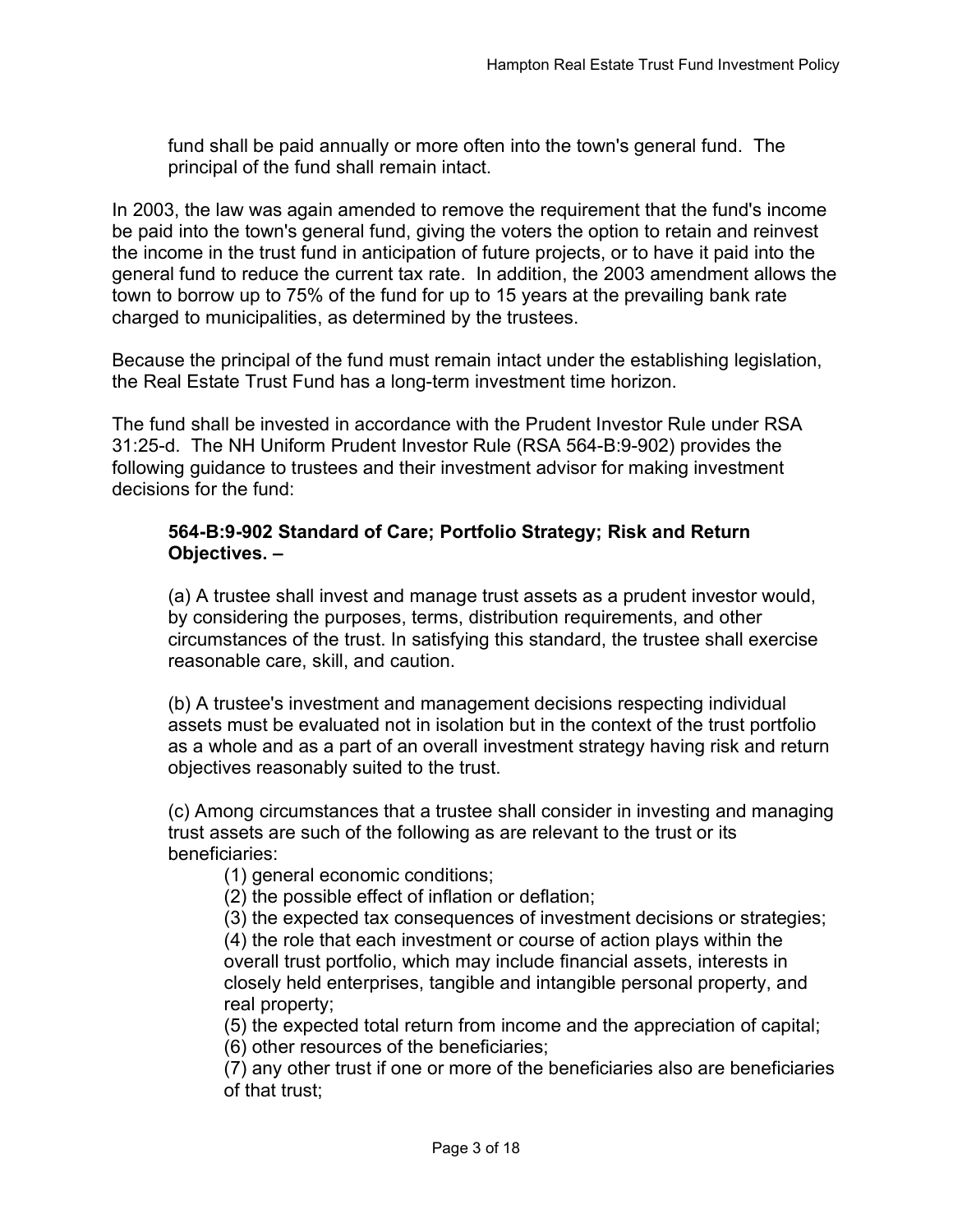(8) needs for liquidity, regularity of income, and preservation or appreciation of capital; and

(9) an asset's special relationship or special value, if any, to the purposes of the trust or to one or more of the beneficiaries.

(d) A trustee shall make a reasonable effort to verify facts relevant to the investment and management of trust assets. For purposes of subsections (c)(6) and (c)(7), the trustee has a duty to investigate the relevant information and a duty to monitor the relevant information, and the trustee is not liable to any person to the extent that the trustee performs those duties in good faith and, in accordance with this section, considers the information that the trustee obtains through the good faith performance of those duties.

(e) A trustee may invest in any kind of property or type of investment consistent with the standards of this chapter.

The remainder of this Investment Policy Statement details the objectives, investment strategy, asset allocation, and investment selection criteria that the trustees believe to be consistent with the NH Uniform Prudent Investor Rule when applied to the Real Estate Trust Fund.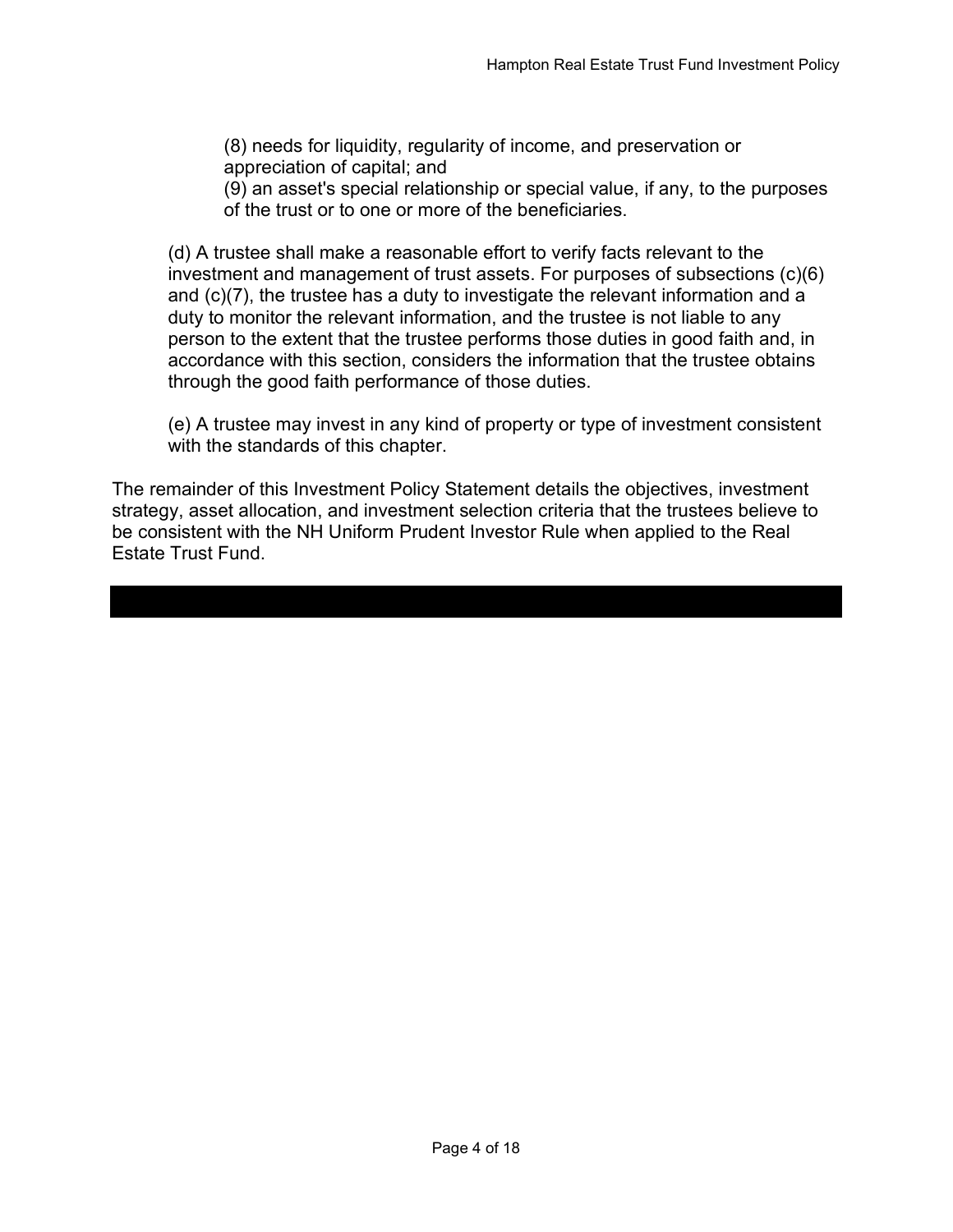### INVESTMENT OBJECTIVES

The first objective of the Real Estate Trust Fund is to provide a steady and growing income to the Town of Hampton.

The second objective is to preserve the purchasing power of the fund's principal by growing its value by the annual change in the Consumer Price Index.

### **RESPONSIBILITIES**

The oversight of the Fund is the responsibility of the Trustees of Trust Funds. In this oversight role, the Trustees shall be responsible for monitoring the investment process and will adhere to the provisions of N.H. RSA 31:25, as amended, in the exercise of their actions or decisions.

Under the Prudent Investor Rule, the Trustees must engage an investment advisor as defined in RSA 31:38-a to provide investment advice and assistance (RSA 31:25-d).

# **TIME HORIZON**

The time horizon for the Fund is perpetual. The Fund is effectively an endowment fund. The Fund has no unusual liquidity needs.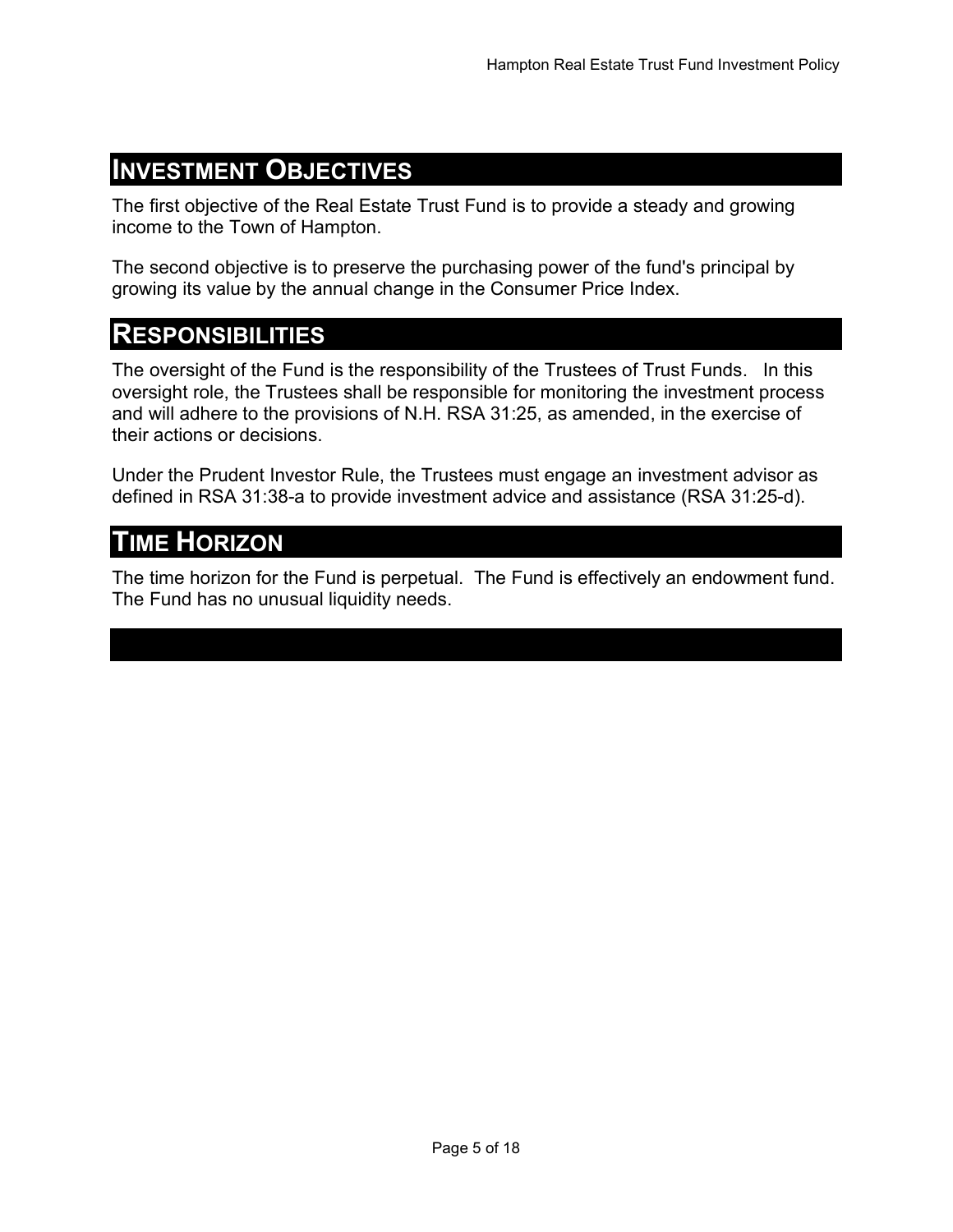# RISK TOLERANCE

Investment theory and historical capital market return data suggest that, over long periods of time, there is a relationship between the level of risk assumed and the level of return that can be expected while investing in the capital markets. In general, higher risk (e.g., volatility of return) is associated with higher return.

Given this relationship between risk and return, a fundamental step in determining the investment policy for the Fund is the determination of an appropriate risk tolerance. There are two primary factors that affect risk tolerance:

- Financial ability to accept risk within the investment program, and;
- Willingness to accept return volatility.

Taking these two factors into account, this Fund will be managed based on a moderate risk level. Even with moderate risk, short-term declines in the value of this fund should be expected.

### INVESTMENT RISKS

Risk drives returns. Theoretically, the greater the risk, the greater the potential for a higher return over time. All investment decisions involve calculated risks. The challenge is to maximize a portfolio's return while minimizing its downside risk. There are several types of risks inherent in portfolio management.

### Systematic Risks

Systematic risks are those risks affecting the entire market that cannot be diversified.

**Market Risk:** The price of a security, bond, mutual fund, or market may drop rapidly and stay low for a long period of time. This type of risk is caused by external factors independent of a security's particular underlying circumstances. For example, political, economic and social conditions may trigger market events.

Interest-rate Risk: Fluctuations in interest rates may cause investment prices to fluctuate. For example, when interest rates rise, yields on existing bonds may become less attractive, causing their market values to decline.

Inflation Risk: A dollar today will not buy as much next year, because purchasing power is eroding at the rate of inflation. Inflation is commonly measured by the Consumer Price Index.

#### Non-systematic Risks

Non-systematic risks are those unique to a specific asset that can be reduced through diversification.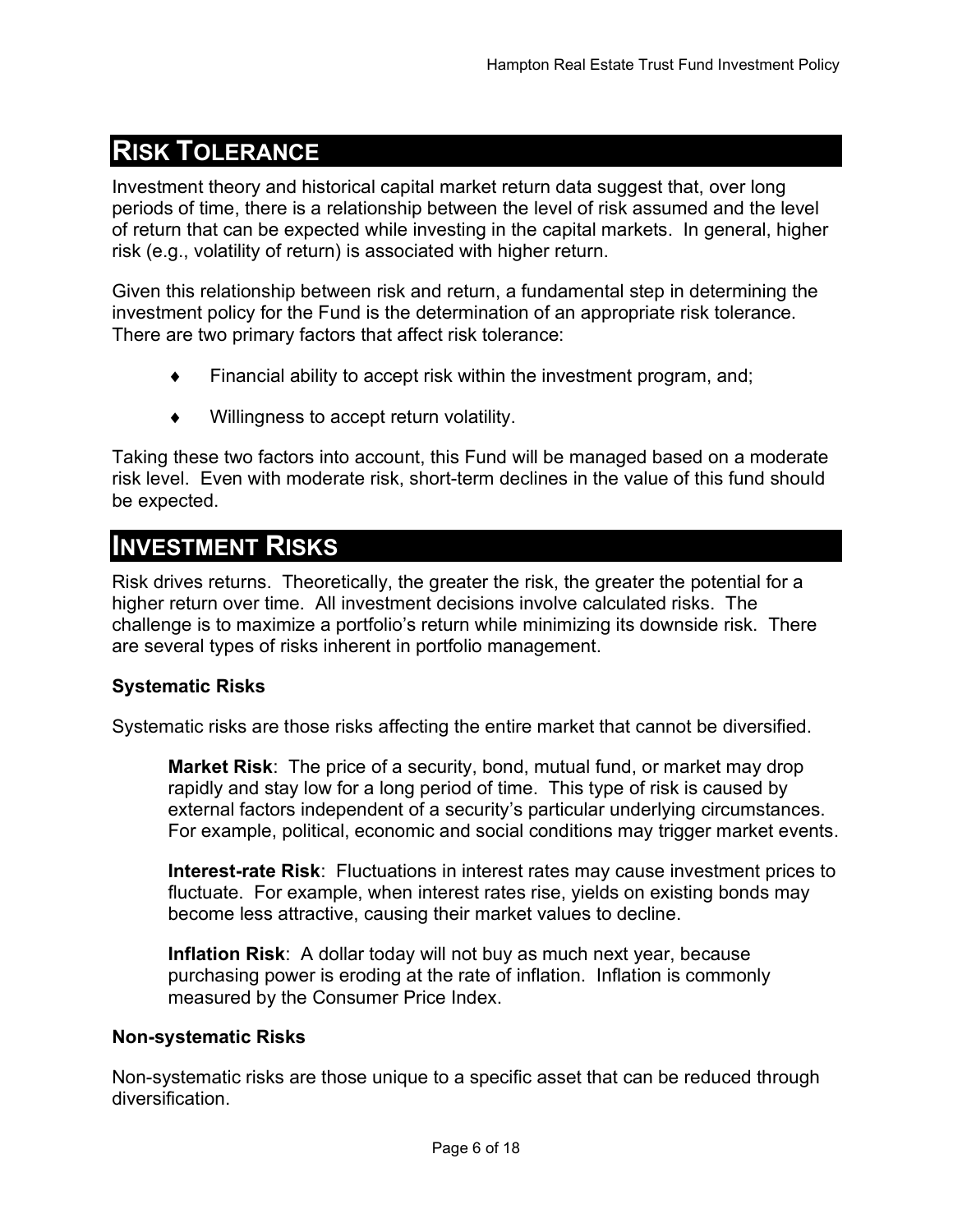Business and Financial Risk: These risks are associated with a particular industry or company within an industry. For example, oil-drilling companies depend on finding oil and then refining it. They carry a higher risk of profitability than an electric company, which generates its income from a steady stream of customers who buy electricity no matter what the economic environment is like. Also, during periods of financial stress, a company's inability to meet loan obligations may result in bankruptcy and/or a declining stock market value.

Liquidity Risk: Liquidity is the ability to readily convert an investment into cash. If there is no buyer immediately available for your investment when you want to sell it, the investment is illiquid. Real estate is relatively illiquid. Blue-chip stocks are traded on major stock exchanges and are generally liquid. Mutual funds are similarly liquid.

Country/Currency Risk: Overseas investments are subject to fluctuations in the value of the dollar against the currency of the investment in a particular country. For example, when the value of the dollar declines relative to a foreign currency, an investment in that country increases in value per dollar.

Reinvestment Risk: This is the risk that future proceeds paid from investments may have to be reinvested at a different rate of return (i.e., interest rate). This risk primarily relates to income-producing securities.

No guarantees can be given about future performance, and this Investment Policy shall not be construed as offering such a guarantee.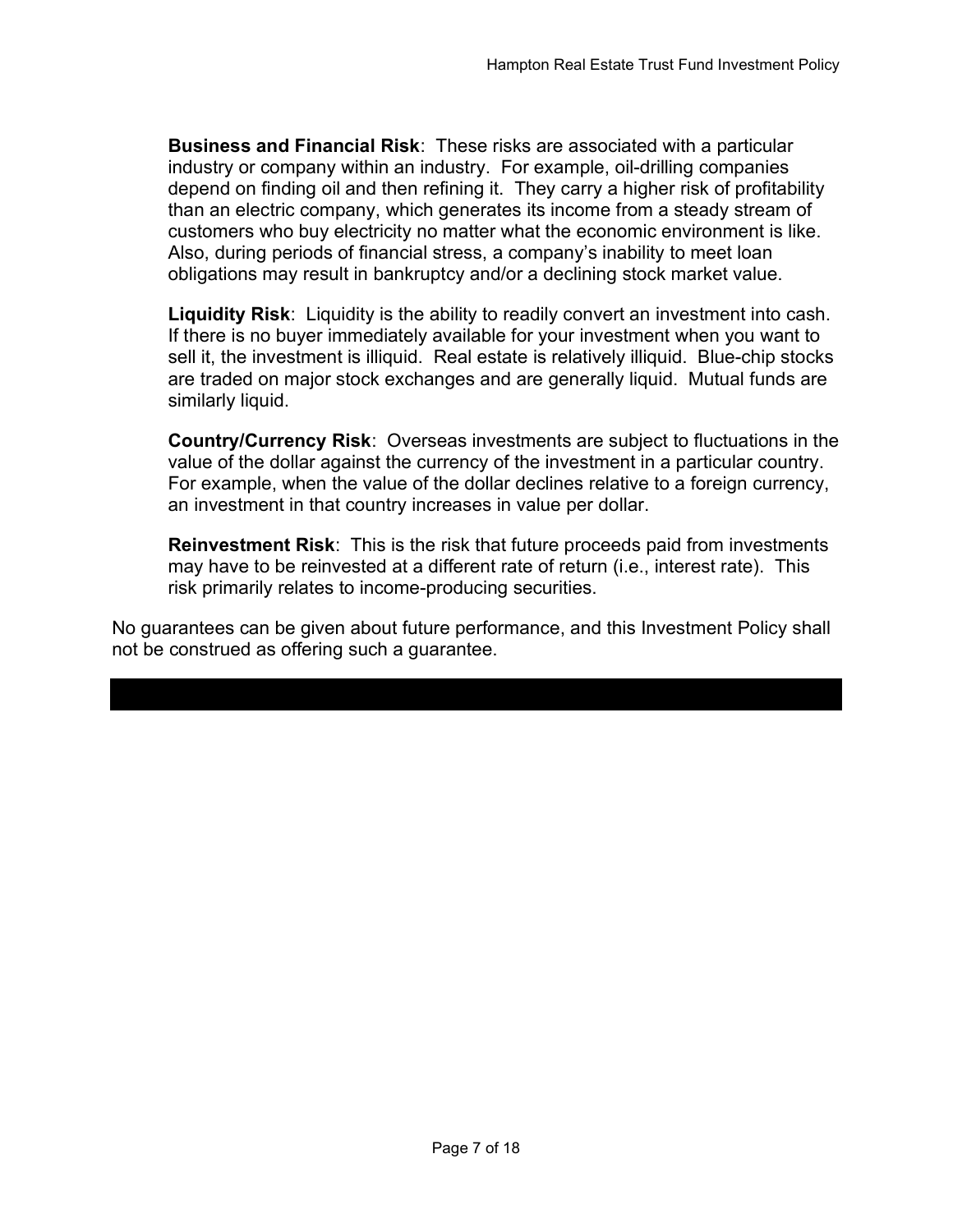# INVESTMENT STRATEGIES

### Total Return

The Fund has a primary total return objective of exceeding the long-term rate of inflation, as measured by the CPI, by 3%. The Investment Advisor shall maintain a portfolio employing a moderate growth investment strategy to achieve the required total return.

### Equity Strategy

The goal of the equity component is to invest in a well-diversified portfolio of stocks where growth in dividends and earnings exceeds the long-term rate of inflation. Emphasis in the selection and retention of equities should favor issues that combine reasonable market valuations with superior long-term operating characteristics.

### Fixed Income Strategy

The goal of the fixed income component is to manage for income and total return given the constraints cited in this Investment Policy.

# ASSET ALLOCATION

Academic research suggests that the decision to allocate total investment assets among various asset classes outweighs security selection and other decisions that impact Fund performance.

The following is the Fund target asset allocation (as a percentage of Fair Market Value):

| Category                | <b>Target Allocation</b> | <b>Acceptable Ranges</b> |
|-------------------------|--------------------------|--------------------------|
| Cash & Cash Equivalents | 5%                       | $0\% - 10\%$             |
| Fixed Income            | 55%                      | 35% - 70%                |
| <b>Equities</b>         | 40%                      | 25% - 45%                |
| Total                   | 100%                     |                          |

### Adjustment of the Asset Allocation Targets and Ranges

The target allocation and acceptable ranges may be amended annually by the Trustees.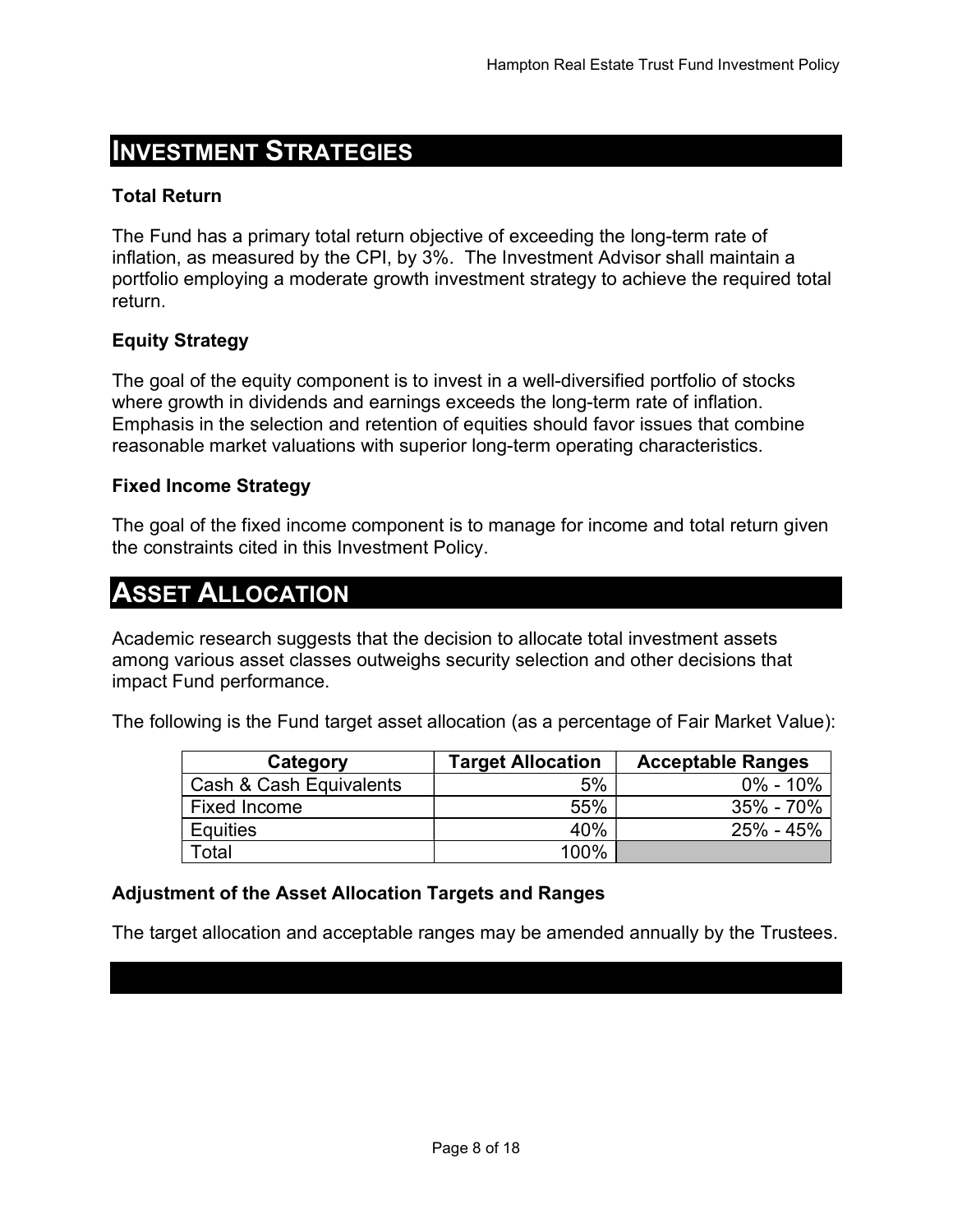# REBALANCING PROCEDURES

Market conditions will cause the Fund's investment in various asset classes to vary from the established allocation. To remain consistent with the asset allocation established by this Investment Policy, at a minimum once a year the Trustees and the Investment Advisor shall review the Fund and each asset class in which the Fund is invested. If the actual weighting differs from the target range by 5% or more from the recommended range, the Fund will be rebalanced.

If the cash equivalents and fixed income portion of the Fund falls below 40% of the total Fund, the Trustees will decide whether to rebalance.

# FREQUENCY OF REVIEW

The Trustees will conduct a review of the Investment Policy, the investment accounts and the investment advisor's performance at least once a year, generally at the January quarterly meeting. Modifications to the Investment Policy shall be made when warranted.

The reports cited in the Investment Monitoring and Control Procedures section of this Investment Policy shall be provided to the Trustees each year during a January meeting to support the annual review of the Investment Policy.

Proposed modifications to this Investment Policy will be documented in writing and provided to the Trustees for review at least one week prior to the meeting wherein the adoption of such changes will be considered.

In accordance with RSA 31:25, a copy of the Investment Policy will be filed with the NH Attorney General on an annual basis.

### INCOME DISTRIBUTIONS

Income shall be paid to the Town annually, or more frequently at the Trustees' discretion.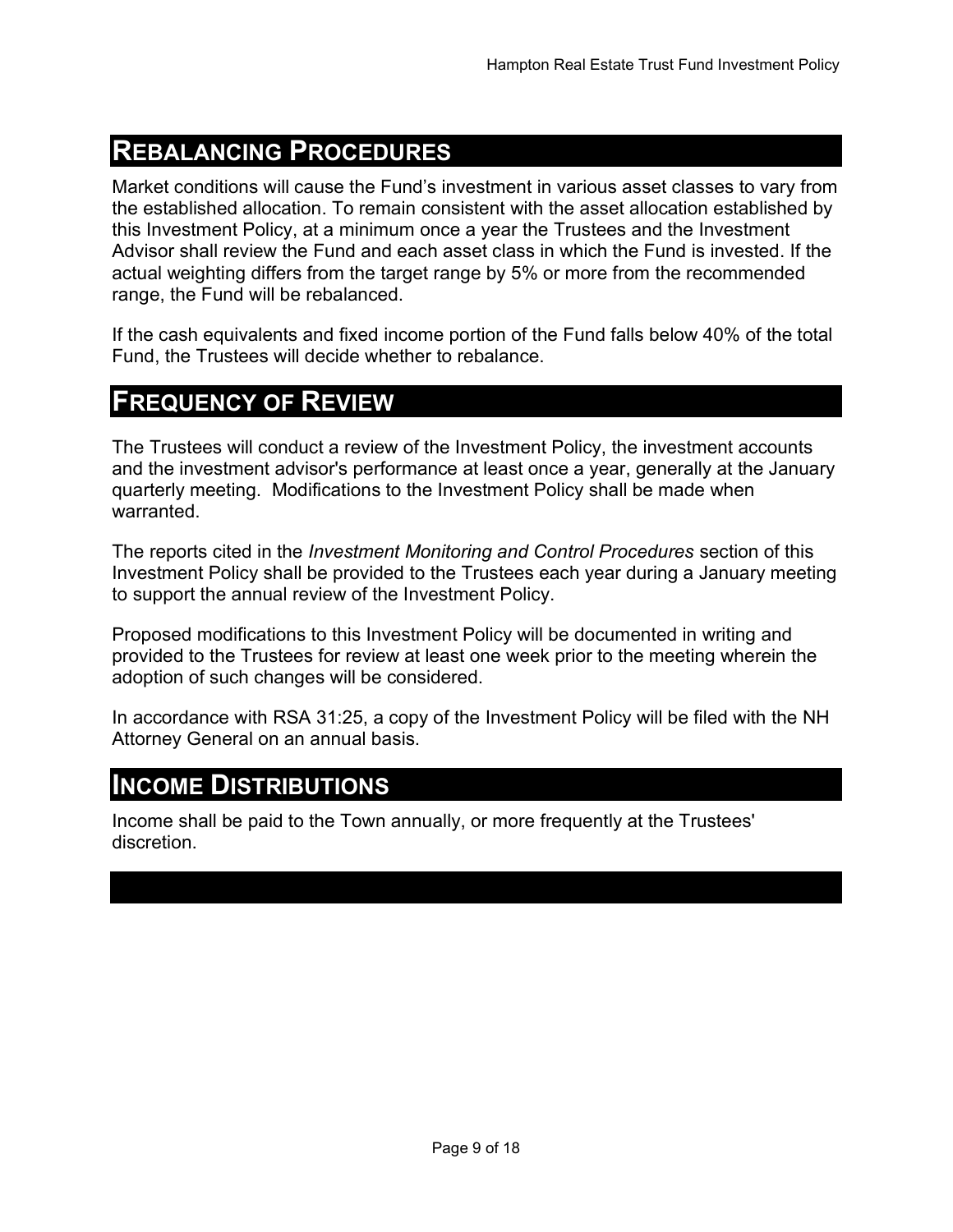### **DIVERSIFICATION**

#### Permitted Asset Classes

- 1. Cash and Cash equivalents
- 2. Fixed Income domestic, non-U.S., emerging markets and sovereign debt
- 3. Equities domestic, non-U.S. and emerging markets

### Permitted Security Types

- 1. Individual stocks, including preferred stocks
- 2. Individual bonds
- 3. No-load and low-load mutual funds
- 4. US Treasury
- 5. Bank certificates of deposit
- 6. Government agency bonds
- 7. Corporate bonds
- 8. Municipal bonds
- 9. High-yield bonds
- 10. Exchange-Traded Funds (ETFs)
- 11. Real Estate Investment Trusts (REITs)
- 12. Non-U.S. currencies

### Prohibited Asset Classes, Strategies and/or Security Types

- 1. Precious metals
- 2. Venture capital
- 3. Short sales
- 4. Purchases of letter stock, private placements, or direct payments
- 5. Leveraged transactions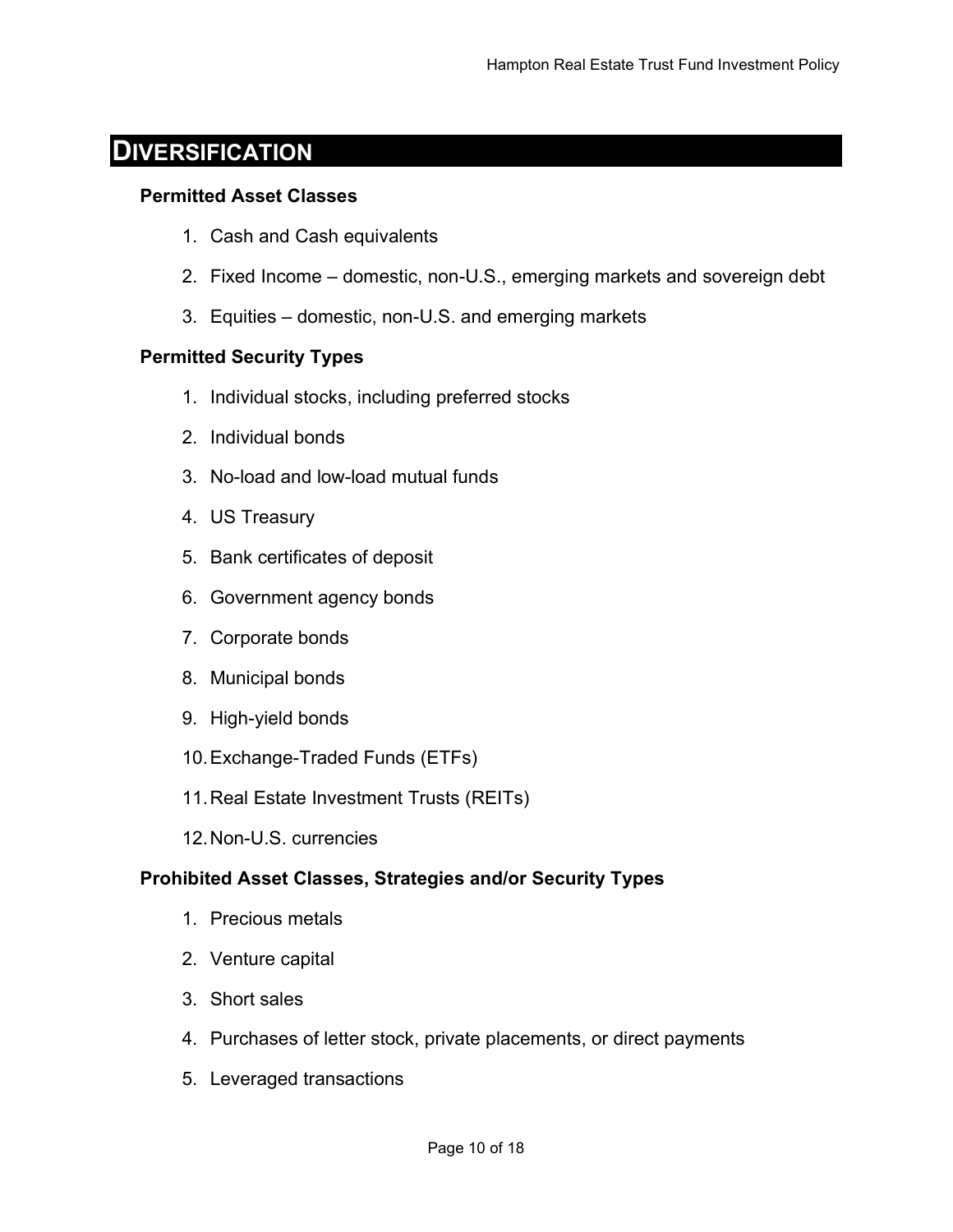- 6. Direct commodities transactions through the futures markets
- 7. Puts, calls, straddles, or other option strategies, except as permitted above
- 8. Direct purchases of real estate and land
- 9. Unit investment trusts

### OVERALL CONSTRAINTS

The minimum number of individual securities (stocks, bonds, and mutual funds) for this portfolio may not be less than 25.

Not more than 5% of the portfolio (at market value) shall be invested in the securities of any one issuer, except for government and government-guaranteed securities.

The portfolio will be diversified by sector.

The portfolio shall comply with the provisions of N.H. RSA Chapter 31, Sections 19 through 38.

### SELECTION AND RETENTION CRITERIA FOR INVESTMENTS

#### Cash Equivalent Vehicles

Investments in cash and cash equivalents shall be limited to:

Insured or collateralized bank deposits

U. S. Treasury Bills

Repurchase agreements

Money market funds whose investments are limited to short-term direct obligations of the U. S. Treasury, US government agencies or domestic corporations, where the fund's share price is intended to remain constant and the fund's yield is comparable with the current risk-free rate of return.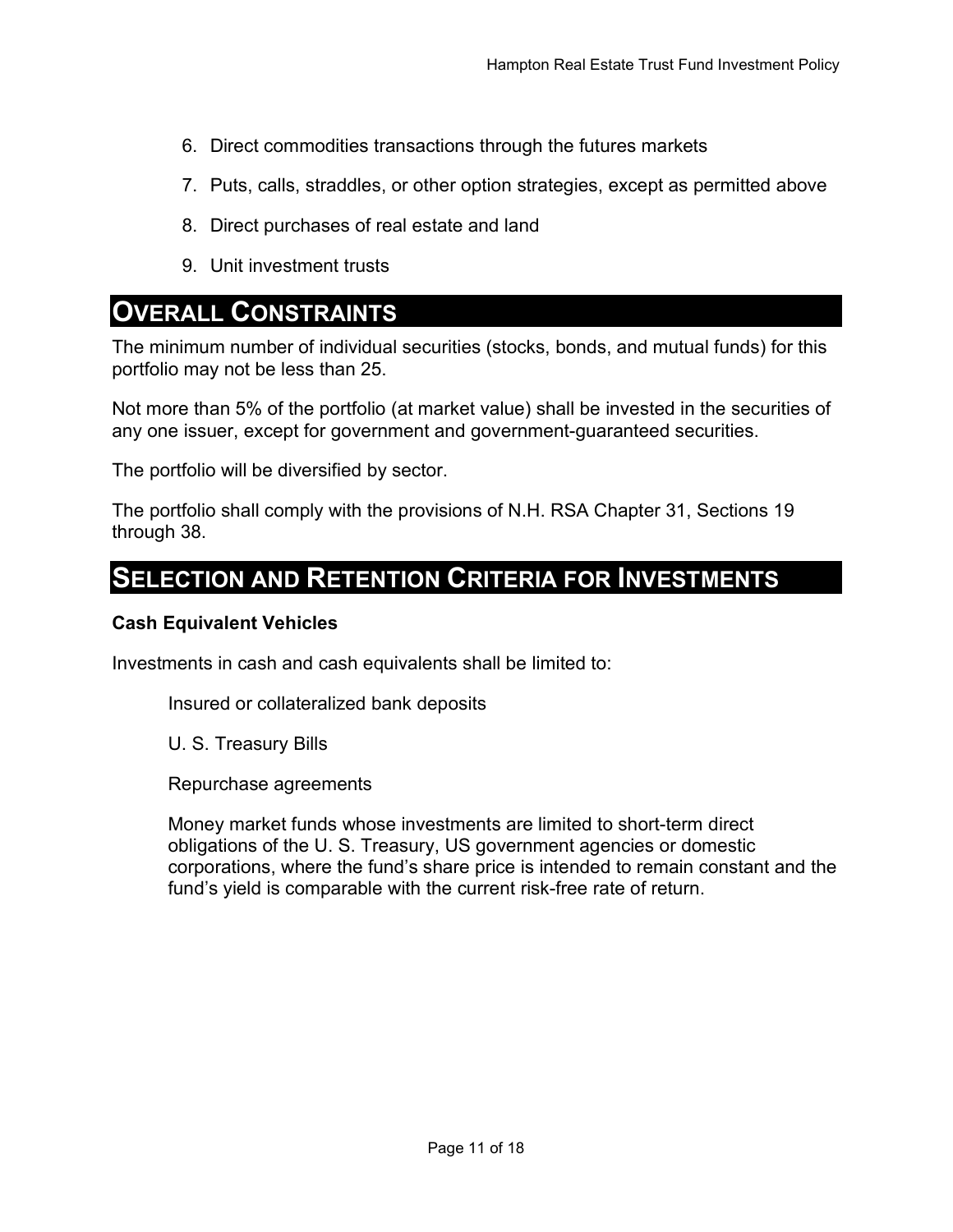### Individual Fixed Income Securities

Investments must comply with N.H. RSA Chapter 31:25, which generally limits equity investments to the top three grades of Moody's, Standard & Poor's or Fitch rating agencies. Individual securities must have a minimum rating of Baa3 or BBB- (investment grade) by Moody's or S&P.

The fixed income portfolio may invest in the following securities:

U. S. Government bonds, including Treasury Inflation Protected Securities (TIPS)

Federal agencies, including Mortgage Backed Securities (MBS)

Certificates of Deposit up to the limits of FDIC insurance

U. S. corporate bonds

Municipal bonds

Asset Backed Securities (ABS) rated AAA

Preferred stocks

Fixed income securities shall have a weighted average maturity of not more than fifteen (15) years, and a maximum single issue maturity of thirty (30) years.

#### Individual Equity Securities

Investments must comply with N.H. RSA Chapter 31:25, which generally limits equity investments to the top three grades of Moody's, Standard & Poor's or Fitch rating agencies.

No single equity will comprise more than 5% of the total value of the equity portfolio. The portfolio may be diversified across capitalizations and may include international holdings, as follows:

| Large / Mid capitalization equities | within target strategy                  |
|-------------------------------------|-----------------------------------------|
| Small capitalization equities       | 0% - 15% of equity portion of portfolio |
| International equities              | 0% - 15% of equity portion of portfolio |
| <b>REITS</b>                        | 0% - 10% of equity portion of portfolio |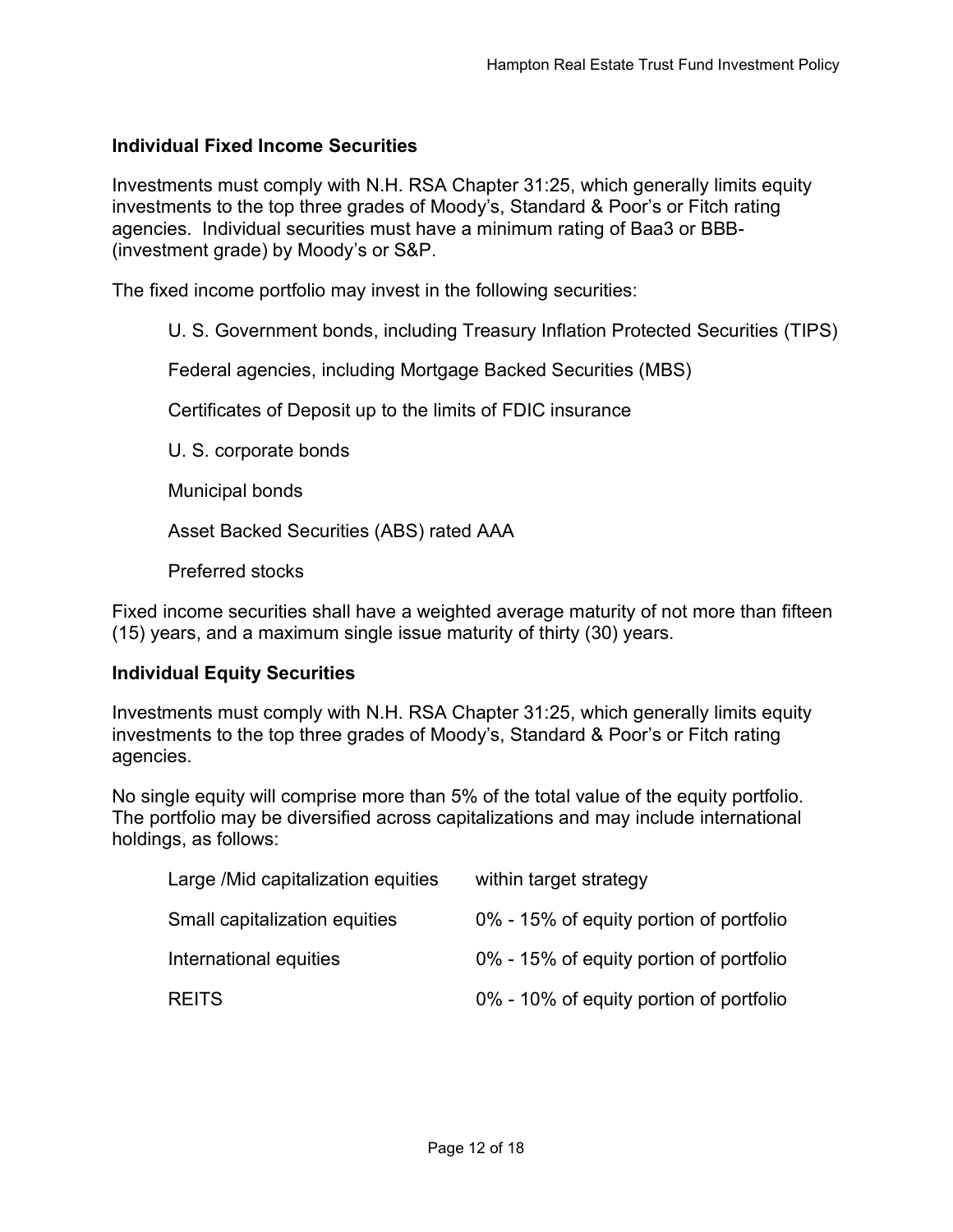### Mutual Funds

Mutual funds shall be pooled investment vehicles, such as publicly traded open-end or closed-end mutual funds, providing daily asset valuations. The following criteria will be used for the selection and retention of any pooled investment vehicles:

The mutual fund will have an investment track record of no less than three years.

The mutual fund shall not charge 12b-1 fees.

The mutual fund is qualified for sale in the State of New Hampshire.

The mutual fund is registered with the U. S. Securities and Exchange Commission (SEC).

A prospectus is available to the Trustees outlining the investment philosophy of the mutual fund and the major holdings in the mutual fund.

The mutual fund can invest in equities or bonds or both.

Performance reviews of each of the mutual funds will be conducted on an annual basis.

In the event any mutual fund underperforms the applicable averages for a period of three years, the mutual fund will be placed on probation for the subsequent twelve months. If over the subsequent year the fund's average return for the applicable threeyear period remains below that earned by the average equivalent pooled investment vehicle sharing the same investment objective, a determination will be made by the Investment Manager as to whether the mutual fund continues to be a prudent and appropriate investment.

#### Exchange-Traded Funds

Exchange-Traded Funds shall be publicly traded on major exchanges, providing daily asset valuations.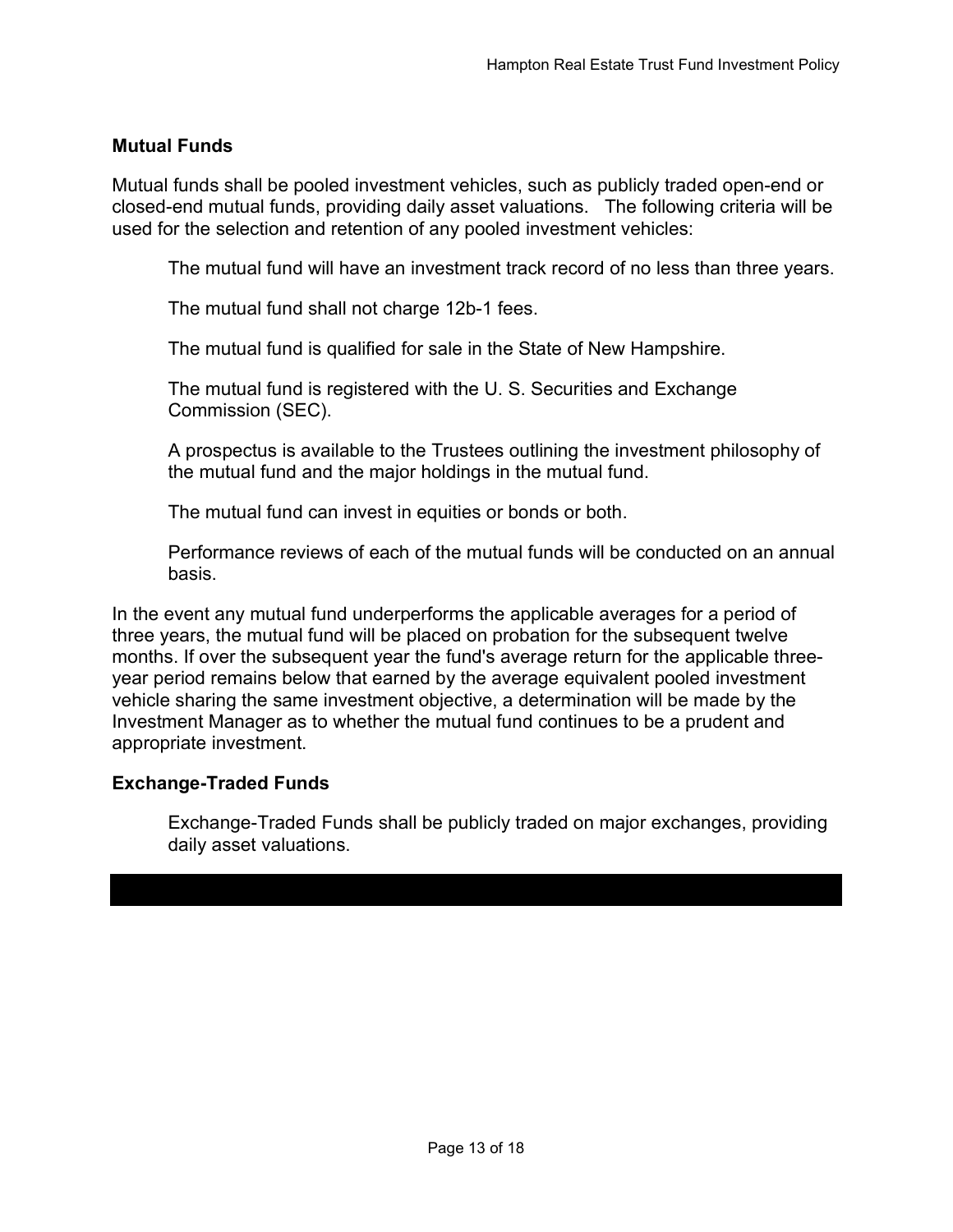# INVESTMENT MONITORING AND CONTROL PROCEDURES

#### Quarterly Reports

The Investment Advisor will provide the Trustees with quarterly performance data and be available to meet with the Trustees at least quarterly. The agenda for the meeting will include, at a minimum, the following:

Current investment strategy.

The Portfolio performance with respect to the Investment Objectives, the Investment Strategies and the relative benchmarks.

Performance for the last three months, one year, three years, and five years once historical data has been achieved.

#### Annual Reports

The Trustees shall make available to the citizens of Hampton upon request an annual report that lists all assets held, values for each asset and all transactions affecting assets within the Fund, including additions and withdrawals.

The Trustees shall receive no less frequently than on an annual basis the following management reports:

Year-end statements on the investment accounts.

Yield-to-maturity report for the fixed income portion of the Fund.

Fund performance results over the last year, 3 years and 5 years once historical data has been achieved.

Individual equity performance shall be measured against the Standard and Poor's 500.

Individual fixed income performance shall be measured against the Barclays Capital Government Credit Index.

Overall portfolio performance shall be measured against a blended benchmark comprising:

- 30% S&P 500 Index
- 5% Russell 2000 Index
- 5% MSCI EAFE Index (Net Return)
- 60% Bloomberg Barclays US Aggregate Bond Index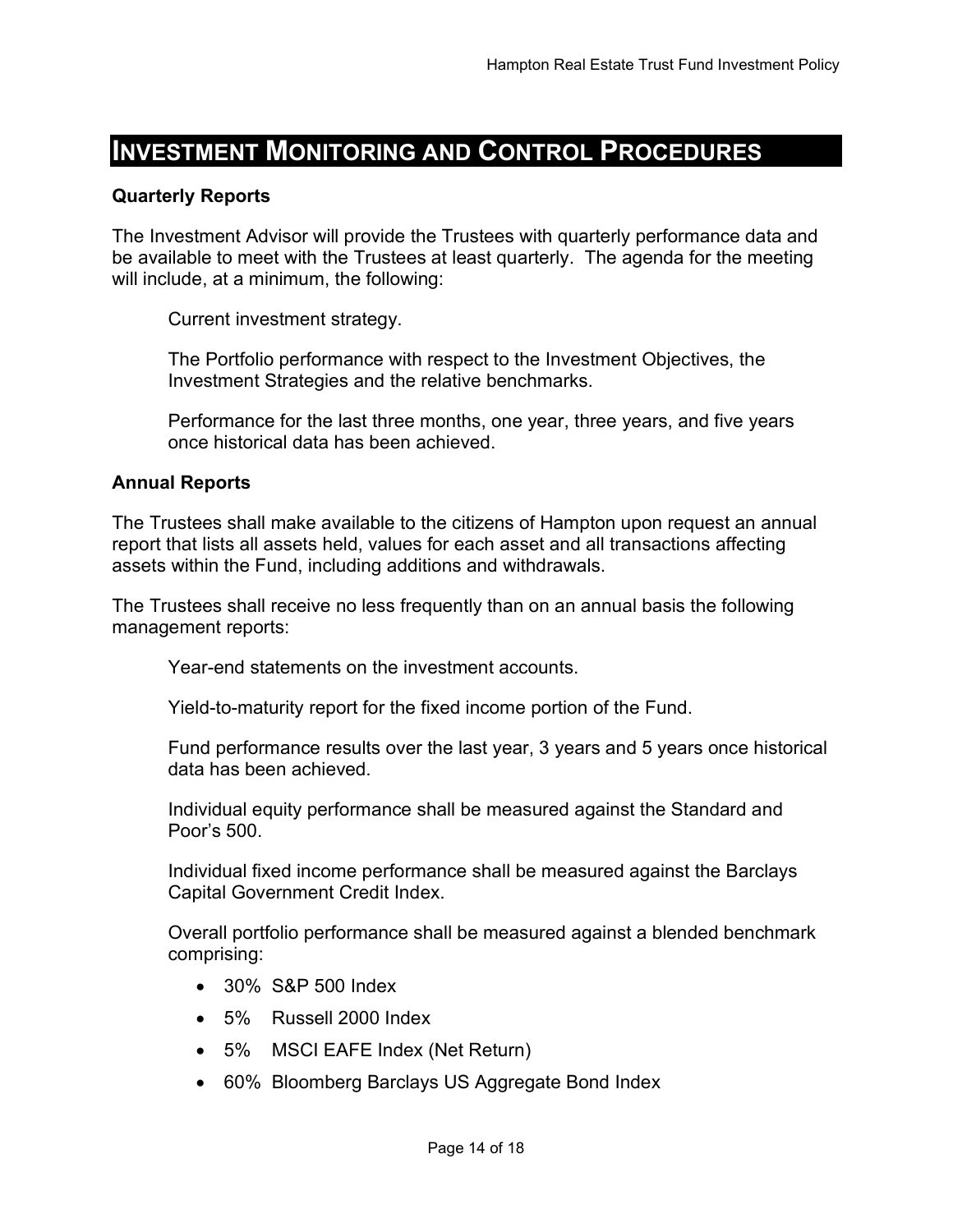Performance of the blended benchmark shall be calculated assuming quarterly rebalancing of the benchmark components.

End-of-year status regarding asset allocation — current versus policy.

Any recommendations for changes to the above.

### CUSTODY AND DISCRETIONARY CONTROL

The Trustees shall employ a qualified custodian for the portfolio. The Investment Advisor will not take title to any assets.

The Trustees may appoint an Investment Advisor to execute securities transactions on behalf of the Trustees. The Trustees may delegate transaction discretion to the Investment Advisor, but in no event shall the advisor exceed the asset allocation ranges stated in this Investment Policy without prior approval of the Trustees.

### DUTIES AND RESPONSIBILITIES: TRUSTEES

The Trustees are expected to enforce compliance with this Investment Policy in accordance with State and Federal law and the Uniform Prudent Investor Act.

The Trustees shall be responsible for:

- 1. Approving an appropriate asset allocation plan consistent with the investment objectives, time horizon, risk profile, guidelines and constraints outlined in this Investment Policy.
- 2. Approving appropriate custodians to safeguard the Fund assets.
- 3. Reviewing the selection of and the allocation of asset categories.
- 4. Monitoring the performance of all assets.
- 5. Reviewing periodic investment reports.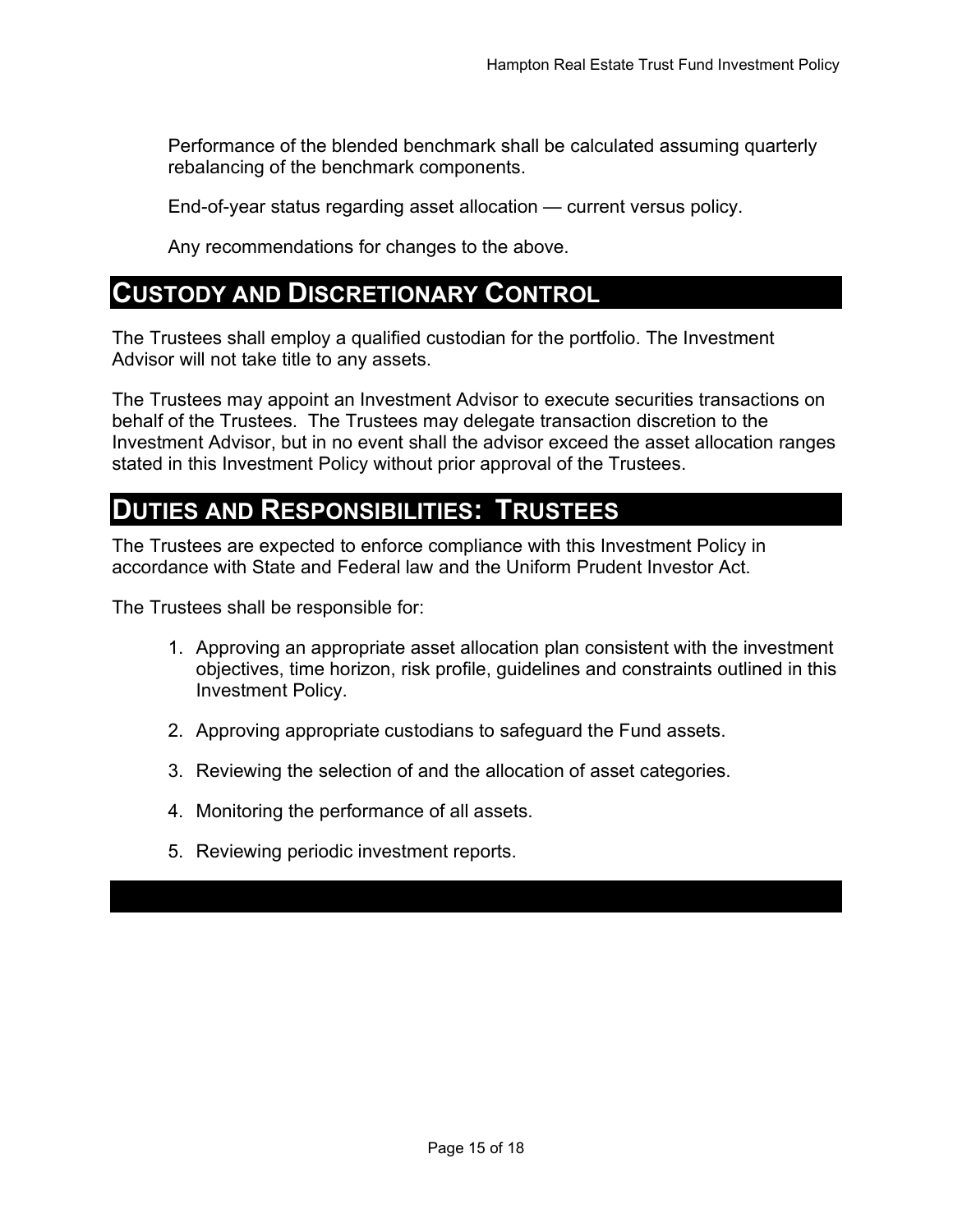# DUTIES AND RESPONSIBILITIES: INVESTMENT ADVISOR

The Investment Advisor shall be responsible for:

- 1. Identifying specific assets and investment managers within each asset category.
- 2. Recommending changes to assets within an asset category when so indicated by market performance or asset deterioration.
- 3. Periodically reviewing the suitability of the individual investments for the Fund.
- 4. Being available to meet each quarter, and being available at such other times within reason at the Trustees' request.
- 5. Ensuring that the custodians provide a current prospectus, where applicable, for each investment proposed for the Fund.
- 6. Exercising all rights, including voting rights, as are acquired through the purchase of securities, where practical.
- 7. Voting proxies according to the guidelines and restrictions outlined herein where applicable and otherwise using the best judgment possible.
- 8. Providing bookkeeping support including maintaining trust and capital reserve fund sub-accounting as required if investments are held in common funds and making related records available in electronic format.
- 9. Providing, on a quarterly basis, a "Certificate of Compliance" attesting that the adviser is following applicable federal and/or state securities laws. Such certificate shall be signed by a firm principal and its Chief Compliance Officer and/or outside compliance counsel.

### INVESTMENT ADVISOR EVALUATION

The Investment Advisor shall be evaluated at least annually, preferably at the January quarterly meeting, on performance criteria to include, at a minimum, the following five categories:

- 1. Advice
- 2. Service
- 3. Portfolio Construction
- 4. Portfolio Management
- 5. Cost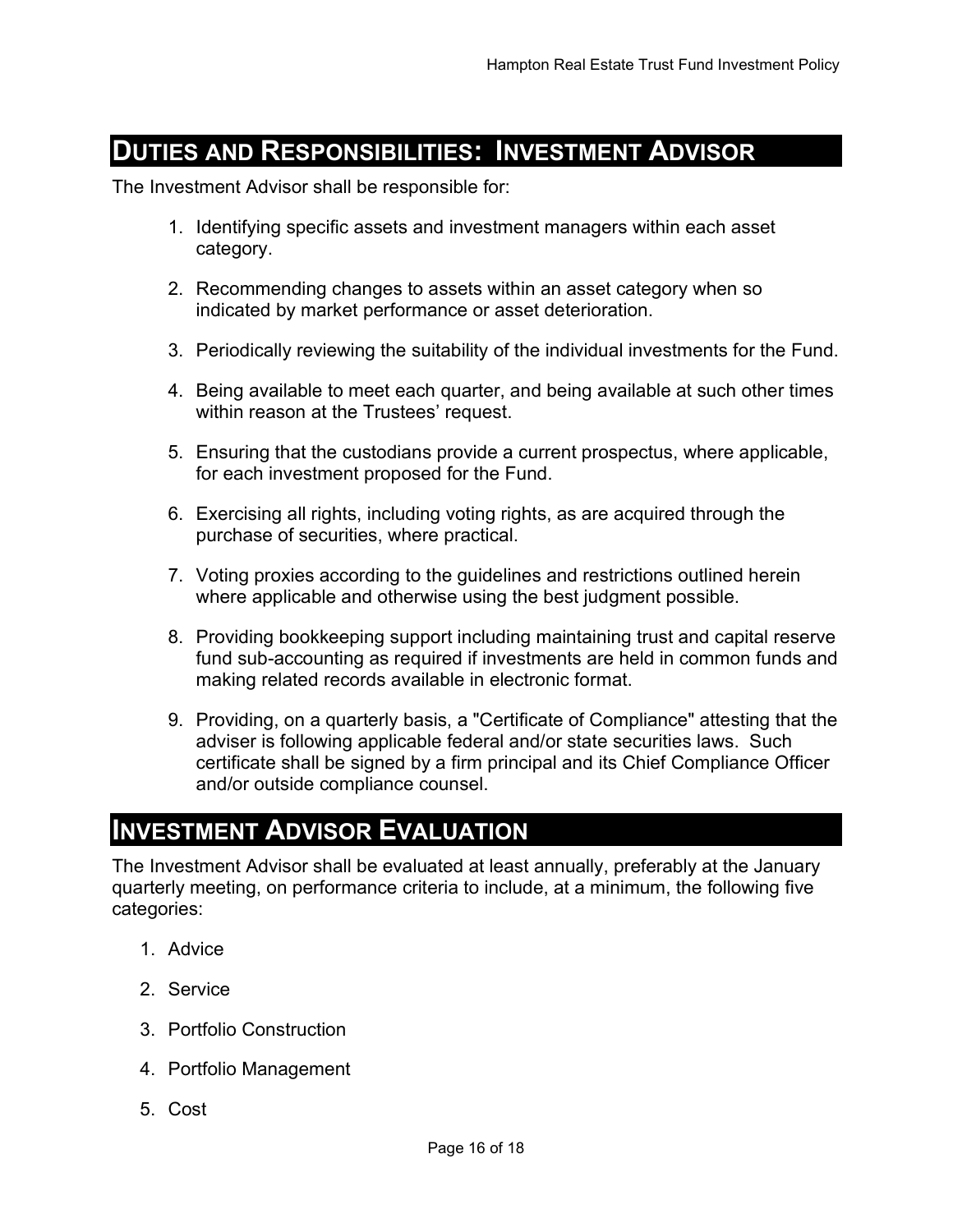Subcategories may be added to the above criteria as deemed appropriate by the Trustees. The Trustees may solicit proposals from alternative investment advisors to compare investment strategies, historical performance and fees.

Because investment costs are significant factors in investment success, investment advisor fees, custodian fees, trading fees and fund expense ratios must be given significant consideration. Further, best execution, as defined by the US Securities and Exchange Commission, must be fully addressed in all proposals. Report formats provided to Trustees must clearly provide principal and income accounting totals to support annual preparation of the MS-9 and MS-10.

The Trustees reserve the right to terminate the Investment Advisor at any time with 30-days written notice.